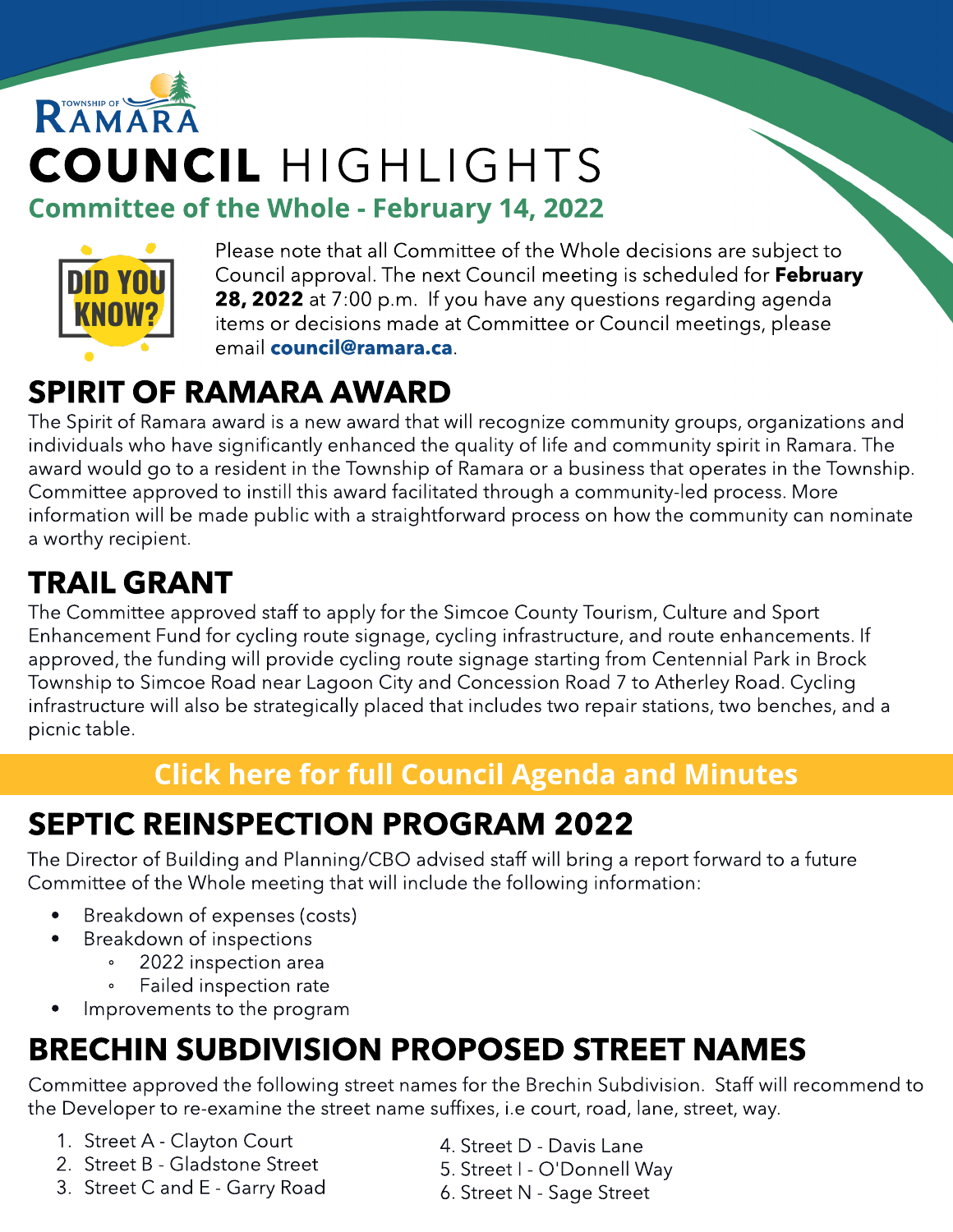## COMMITTEE OF ADJUSTMENT - HONORARIUMS

The members of the Committee of Adjustment requested to increase the per diem rate from \$129.30 to \$150 per meeting. The current rate aligns with other rates paid to other committee members, including Council members. Committee approved to review all board and committee honorariums when the new committees are appointed for the 2022-2026 term.

#### 2 CREIGHTON STREET - DEVELOPMENT CHARGE DEFERRAL

2 Creighton Street, previously referred to as the Atherley Arms Hotel, has been closed since 2010. Since its closure, the building and the property has not been maintained and has become visually unappealing to many residents and visitors. The developer would like to redevelop the property, but requires sewer and water servicing in the area. Committee approved to defer development charges for four years after services are available. Thus, the development credit for the existing building will be applied against any new development fees providing that redevelopment occurs within four years of servicing availability. If no development occurs within the four years, then the credit will be forfeited.

#### RAMARA FIRE AND RESCUE SERVICES 2021 CALLS FOR SERVICE STATISTICS

estate, the volume of early is not expected to deemic. In 2021, the rife and rescue service department responded to 444 calls with responses to calls in the ice water/marine rescue The Director of Fire and Rescue Services/Fire Chief presented historical data of calls over the past 17 years and 2021 stats. Over time, the call volume has remained consistent; however, with the influx of permanent and transient residents and trends with our building department and real estate, the volume of calls is not expected to decline. In 2021, the Fire and Rescue Services category making it to one of the top five response types.

#### COUNTY OF SIMCOE/POMAX REPORT ON FIRE SERVICE REVIEW

Simcoe County hired a third-party consultant to complete a comprehensive review of Fire Services in Simcoe County. Pomax Consulting Inc, the third-party consultant selected for the study, provided ten recommendations for efficiencies and service delivery models. With the ten recommendations outlined, staff will submit a written response to the County of Simcoe on how [the](https://ramara.civicweb.net/document/58952/County%20of%20Simcoe%20_%20Pomax%20Report%20on%20Fire%20Service.pdf?handle=30224B2C9D484170A7A3461A75A6A4F2) recommendations relate to the operation of Ramara Fire and Rescue Services. View the [full](https://ramara.civicweb.net/document/58952/County%20of%20Simcoe%20_%20Pomax%20Report%20on%20Fire%20Service.pdf?handle=30224B2C9D484170A7A3461A75A6A4F2) [report](https://ramara.civicweb.net/document/58952/County%20of%20Simcoe%20_%20Pomax%20Report%20on%20Fire%20Service.pdf?handle=30224B2C9D484170A7A3461A75A6A4F2) with recommendations.

## INFRASTRUCTURE TENDERS

Committee approved the following tenders:

- 1. B&I Complete Truck to supply a new combination snow plow unit for \$352,653.00, plus taxes, with a delivery date of June 2023.
- 2. Pollards Distribution Inc. to supply and apply dust suppressant on Township roads for 2022 and 2023 season. The cost came up at \$165,750.00, plus taxes for the 2021 year and will be applying a Brine dust suppressant to all the roads.
- 3. Veseris Canada to supply Granular Larvicide (AquaBac200G) for \$25,662.00, plus taxes.
- 4. Zimmer Air Services to apply the Granular Mosquito Larvicide product to various locations in the Township of Ramara for \$22,402.00, plus taxes.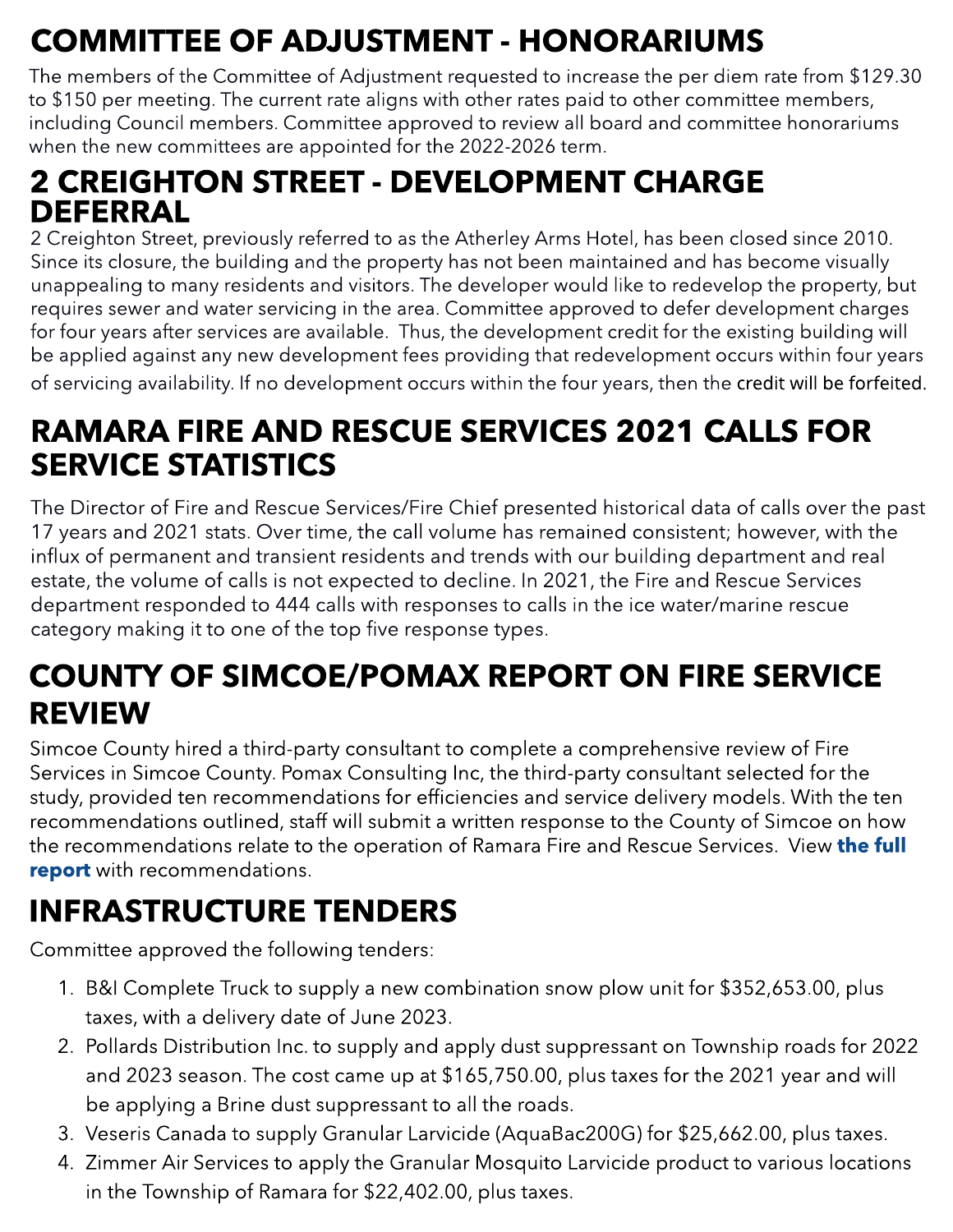## 2021 YEAR END REPORT

Zach Drinkwalter, Director of Corporate Services, presented the 2021 Year End Report that examined the Township's 2021 Strategic goals and planned priorities for 2021. The Township completed 5/25 planned priorities with the remaining priorities being completed and presented in early to mid 2022. In 2021, the Township was also able to accomplish the following:

- Enhanced Internet Services
- Ward Boundary Review

- IM/IT Plan

- Capital Plan

- Communications Plan
- Fire Master Plan
- 
- Increase in GIS Layers

At the March 14th, 2022 Committee of the Whole, staff will present 2022 Strategic goals and planned priorities.

## PROCEDURE BYLAW

As previously discussed at the Committee of the Whole meeting on January 18, a Procedural Bylaw, as outlined in [Section](https://www.ontario.ca/laws/statute/01m25) [238](https://www.ontario.ca/laws/statute/01m25) [of](https://www.ontario.ca/laws/statute/01m25) [the](https://www.ontario.ca/laws/statute/01m25) [Municipal](https://www.ontario.ca/laws/statute/01m25) [Act,](https://www.ontario.ca/laws/statute/01m25) [2001](https://www.ontario.ca/laws/statute/01m25), governs the calling, place, and proceedings of meetings. The Township's updated Procedural bylaw outlines the following changes:

- 1. Addition of a Public Forum, residents will have one minute each to speak for a total of ten minutes, to be added to the beginning of the agenda proceeding after the 'Adoption of Agenda and/or Agenda items.' The public will be able to ask a question or present their view on a subject during the allotted time.
- 2. Staff will remove 'Questions from the Media/Public' from each section on the agenda.
- 3. Committee of the Whole meetings will occur on the second Monday of each month, beginning at 9:30 a.m.
- 4. Council meetings will occur on the fourth Monday of each month starting at 6:30 p.m., if a closed meeting is required, and at 7:00 p.m. for the public portion of the meeting.
- 5. All public meetings will be held on an alternative Monday that does not already have a meeting scheduled.

The updated Procedural Bylaw with changes will be presented to Council for adoption.

#### CUSTOMER SERVICE STRATEGY AND PROPOSED SERVICE STANDARDS

Committee approved the [2022-2025](https://ramara.civicweb.net/document/58875/Customer%20Service%20Strategy%20with%20Service%20Standard.pdf#page=18) [Customer](https://ramara.civicweb.net/document/58875/Customer%20Service%20Strategy%20with%20Service%20Standard.pdf#page=18) [Service](https://ramara.civicweb.net/document/58875/Customer%20Service%20Strategy%20with%20Service%20Standard.pdf#page=18) [Strategy](https://ramara.civicweb.net/document/58875/Customer%20Service%20Strategy%20with%20Service%20Standard.pdf#page=18) with corresponding [service](https://ramara.civicweb.net/document/58875/Customer%20Service%20Strategy%20with%20Service%20Standard.pdf#page=7) [standards](https://ramara.civicweb.net/document/58875/Customer%20Service%20Strategy%20with%20Service%20Standard.pdf#page=7). The goal of the strategy is to link citizen expectations of services with achievable standards that unite to create a positive customer service experience and workplace culture. The Customer Service Strategy will be quided on these principles:

- 1. Professionalism
- 2. Quality
- 3. Consistency
- 4. Positivity

It will also focus on three focus areas:

- 1. Accessible Services Ensure services to residents are easy to access and understand.
- 2. Efficient Services Provide clear and easily understood expectations to citizens and staff and commit to ongoing improvements through route measured performance.
- 3. Customer Service Culture Enhance the Township's customer service culture through recognition and clear objectives.